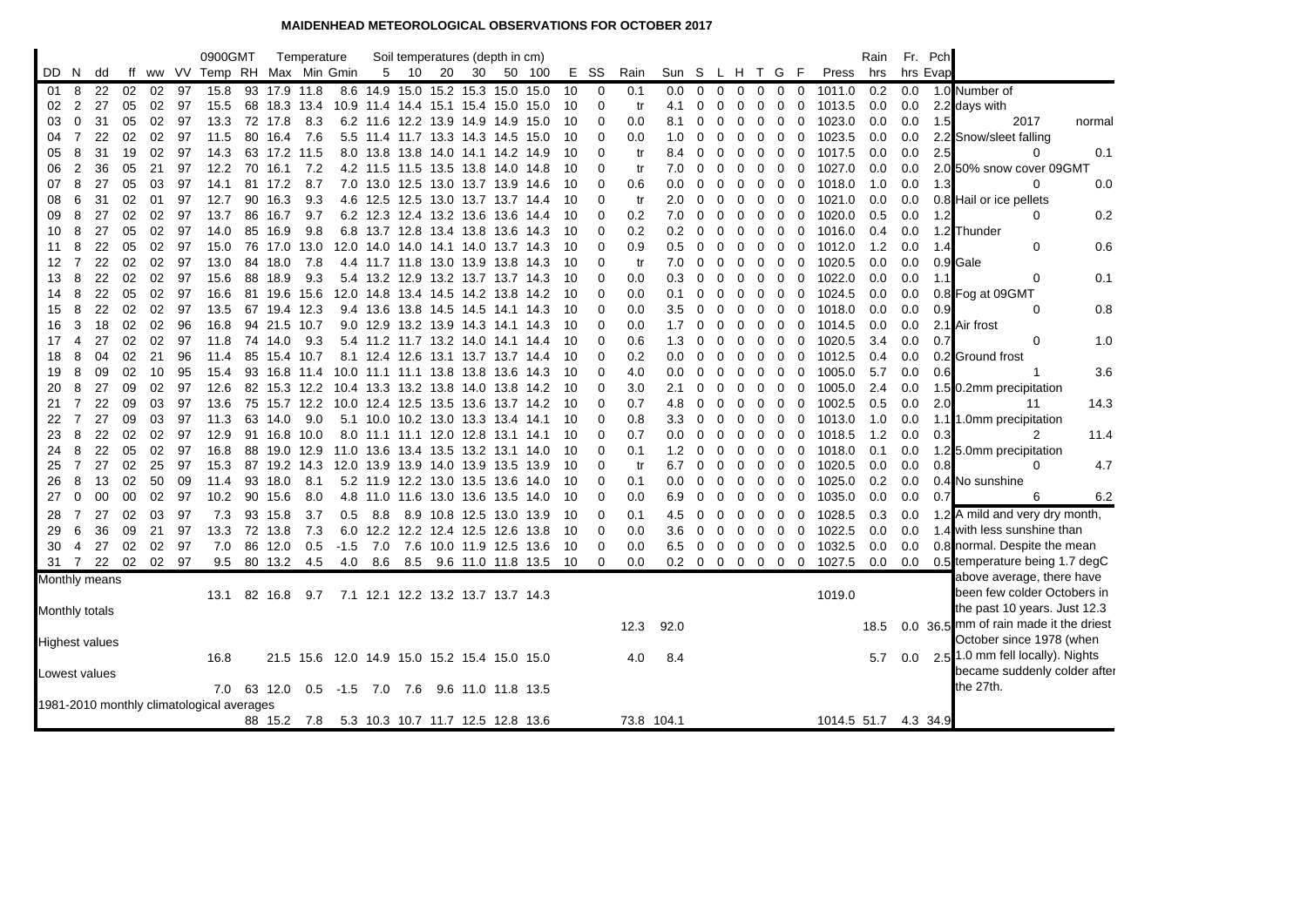## Key

DD: date

|                    | uuw     |                                                                                            |   |                         |          |                                        |                                         |                                      |  |  |  |  |
|--------------------|---------|--------------------------------------------------------------------------------------------|---|-------------------------|----------|----------------------------------------|-----------------------------------------|--------------------------------------|--|--|--|--|
| 07GMT observations |         |                                                                                            |   |                         |          |                                        |                                         |                                      |  |  |  |  |
|                    | N       | cloud cover (oktas, 9=obscured)                                                            |   |                         | dd       |                                        |                                         | wind direction (degrees/10)          |  |  |  |  |
|                    | ff      | wind speed (knots)                                                                         |   |                         |          |                                        |                                         |                                      |  |  |  |  |
|                    | ww      | present weather code                                                                       |   |                         |          |                                        |                                         |                                      |  |  |  |  |
|                    |         | sky not changing<br>2                                                                      |   |                         | 25       |                                        | recent rain shower                      |                                      |  |  |  |  |
|                    |         | 3<br>cloud increasing                                                                      |   |                         | 45       | fog                                    |                                         |                                      |  |  |  |  |
|                    |         | 10<br>mist                                                                                 |   |                         | 58       | slight rain and drizzle                |                                         |                                      |  |  |  |  |
|                    |         | 11<br>shallow fog                                                                          |   |                         | 60       |                                        | intermittent slight rain                |                                      |  |  |  |  |
|                    |         | 21<br>recent rain                                                                          |   |                         | 61       | continuous slight rain                 |                                         |                                      |  |  |  |  |
|                    |         | VV visibility (00-50 metres/100, 94 very poor, 95 poor, 96 moderate, 97 good)              |   |                         |          |                                        |                                         |                                      |  |  |  |  |
|                    |         | Soil temperatures are for 0700GMT beneath bare soil (5, 10, 20cm) or grass (30, 50, 100cm) |   |                         |          |                                        |                                         |                                      |  |  |  |  |
| 09GMT observations |         |                                                                                            |   |                         |          |                                        |                                         |                                      |  |  |  |  |
|                    | Temp    | temperature (degC)                                                                         |   |                         | RH.      | relative humidity (%)                  |                                         |                                      |  |  |  |  |
|                    | Е       | state of ground (00 dry, 10 moist, 20 wet, 90 cracked)                                     |   |                         | SS       | snow depth (cm)                        |                                         |                                      |  |  |  |  |
|                    | Press   | air pressure (mb)                                                                          |   |                         |          |                                        |                                         |                                      |  |  |  |  |
| 24 hour readings   |         |                                                                                            |   |                         |          |                                        |                                         |                                      |  |  |  |  |
|                    | Max     | maximum temperature (degC) beginning 09GMT                                                 |   |                         | Min      |                                        | minimum temperature (degC) ending 09GMT |                                      |  |  |  |  |
|                    | Gmin    | grass minimum temperature (degC) ending 09GMT                                              |   |                         | Rain     |                                        | precipitation beginning 09GMT           |                                      |  |  |  |  |
|                    | Sun     | sunshine (hours) sunrise-sunset                                                            |   | Rain hrs                |          | hours of rainfall (>0.1mm/h) 09-09GMT  |                                         |                                      |  |  |  |  |
|                    | Fr. Hrs | hours of air frost (00-24GMT)                                                              |   |                         | Pch Evap | Piche evaporation (ml) beginning 09GMT |                                         |                                      |  |  |  |  |
| Days with          |         |                                                                                            |   |                         |          |                                        |                                         |                                      |  |  |  |  |
|                    | S       | snow(5) or sleet(1) falling                                                                |   | 50% snow cover at 09GMT |          |                                        | H.                                      | hail or ice pellets                  |  |  |  |  |
|                    |         | thunder heard                                                                              | G | gale                    |          |                                        | F                                       | fog at 09GMT                         |  |  |  |  |
|                    |         | This information (and data for earlier months) is also available at                        |   |                         |          |                                        |                                         | http://www.met.reading.ac.uk/~brugge |  |  |  |  |